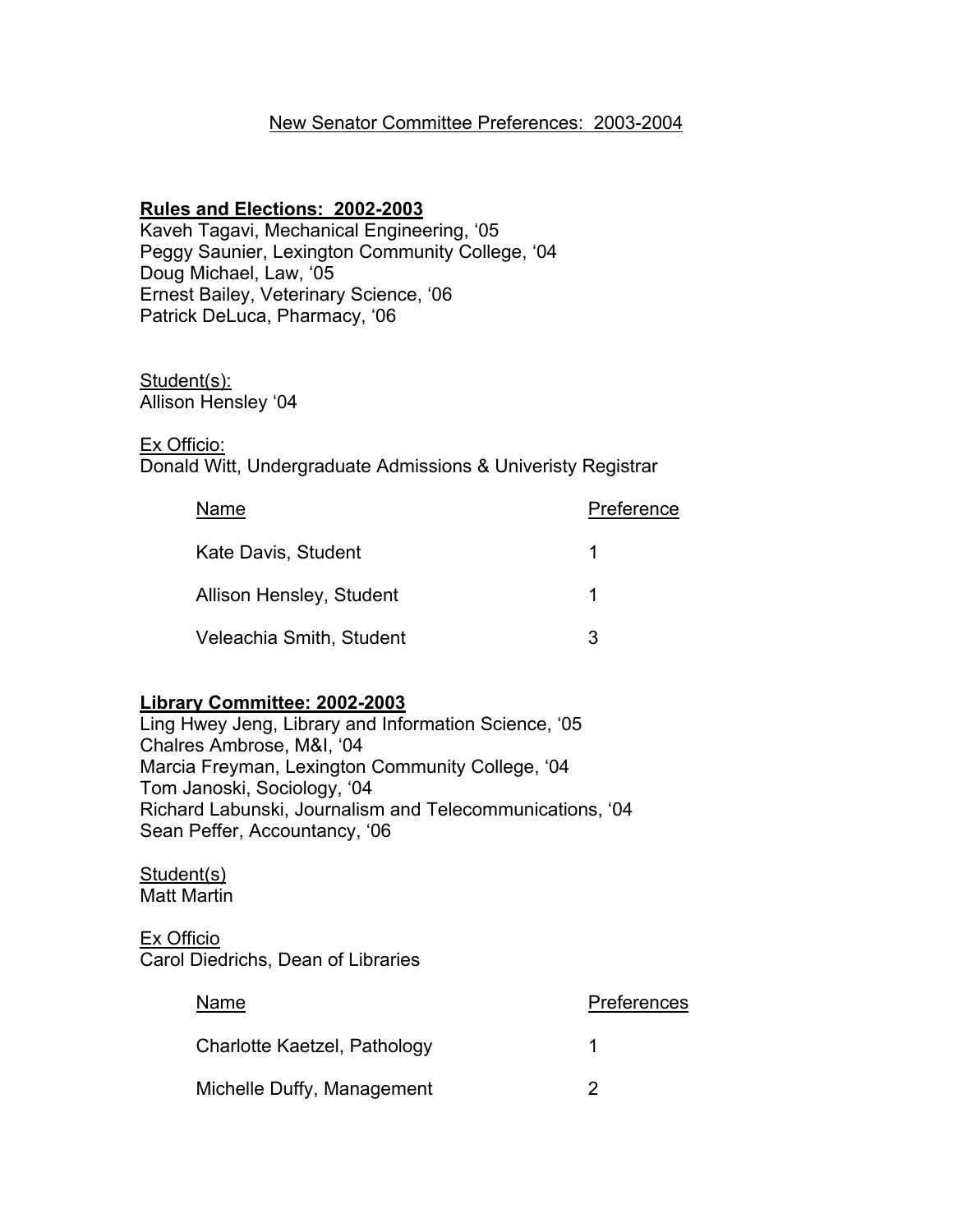| Sean Peffer, Accountancy                    |  |
|---------------------------------------------|--|
| Don Hardwick, Lexington Community College 3 |  |
| <b>Matt Martin, Student</b>                 |  |
| Martha Purdue, Student                      |  |
| D.C. Storm, Student                         |  |

## **Admissions and Academic Standards: 2002-2003**

Mark Hanson, Mechanical Engineering, '04 Chair Ruth Staten, Nursing, '04 Walter Ferrier, Strategic Management, '04 Nirmala Desai, Pediatrics, '05 Michael Braun, Art, '05 Jule Gassenheimer, B&E, '05

Student(s) Matt Bacon

#### Ex Officio

Michael Nietzel, Provost Donald Witt, Undergraduate Admissions & Univeristy Registrar Mike Shanks, representative from the Advising Network

| Name                                     | Preference |
|------------------------------------------|------------|
| Keith Johnson, Finance                   | 2          |
| Kimberly Anderson, Chem. And Mat. Eng.   | 1          |
| Eileen Abel, Lexington Community College | 2          |
| Matt Bacon, Student                      | 1          |
| Daniel Flournoy, Student                 | 1          |
| D.C. Storm, Student                      | 2          |

## **Academic Planning and Priorities: 2002-2003**

Ottfried J. Hahn, Mechanical Engineering, '05, Chair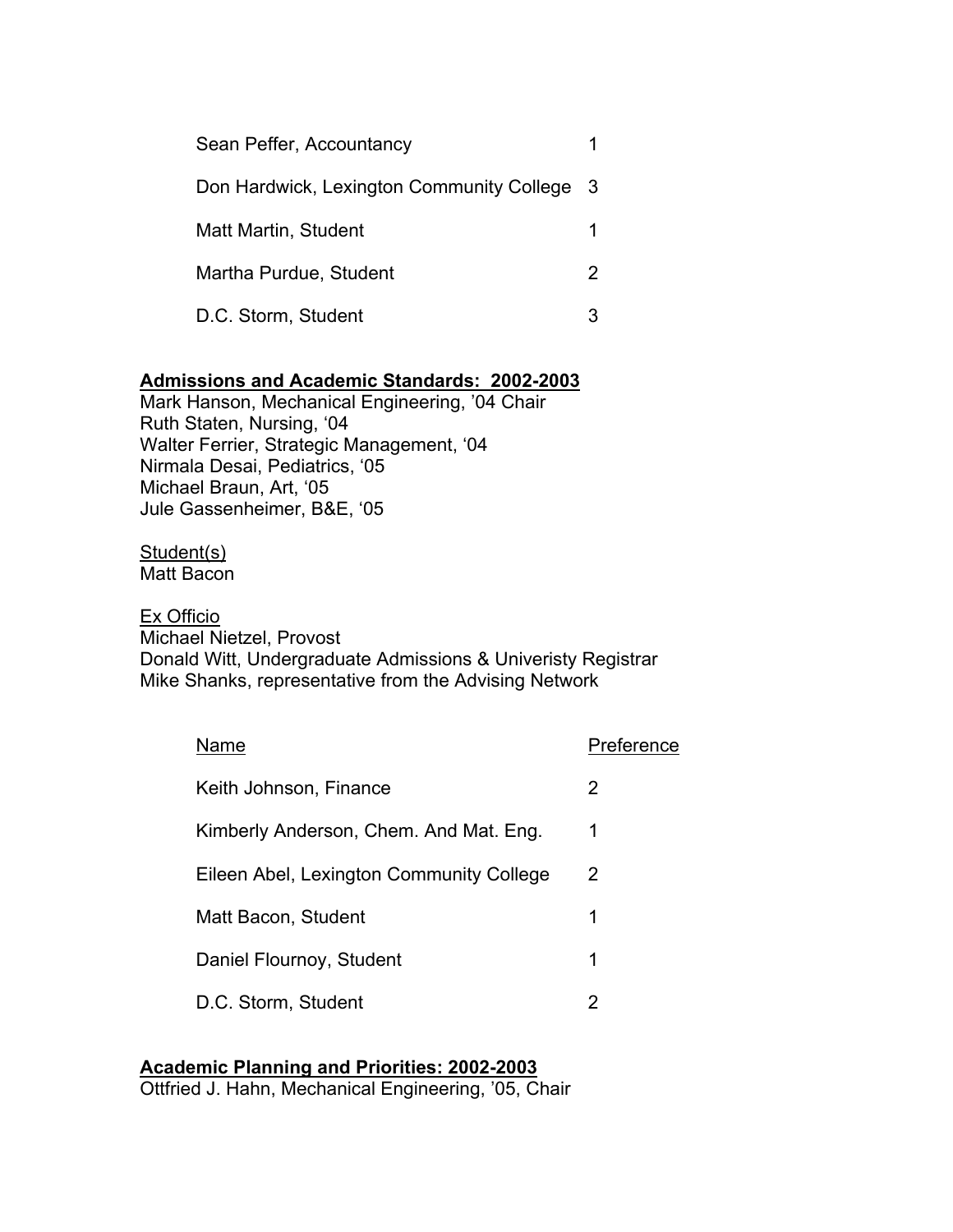James Albisetti, History, '05 Suketu P. Bhavsar, Physics, '05 Patricia Burkhart, Nursing, '05 Mary Duke, Medicine, '05 Jacqueline Noonan, Emeriti, '06 Steven Haist, Internal Medicine, '06

**Student** Anne Sharpe, '06

Ex Officio

Jeannine Blackwell, Dean of the Graduate School

| <b>Names</b>                           | Preference |
|----------------------------------------|------------|
| Brian Jackson, Physiology              | 1          |
| Steven Haist, Internal Medicine        | 3          |
| Steve Isaacs, Agricultural Engineering | 2          |
| Jacqueline Noonan, Emeriti Faculty     | 1          |
| Sean Peffer, Accountancy               | 3          |
| Kimberly Anderson, Chem. & Mat. Engr.  | 3          |
| Michael Barnett, Student               | 3          |

## **Academic Programs: 2002-2003**

Dean K. White, Dentistry, '05 Hans Gesund, Civil Engineering, '06 Jeanmarie Rouhier-Willoughby, A&S, '05 Robert Grossman, A&S, '05 Don Hardwick, LCC, '06

**Students** Michael Barnett

Ex officio: Michael Nietzel, Provost

Name Preference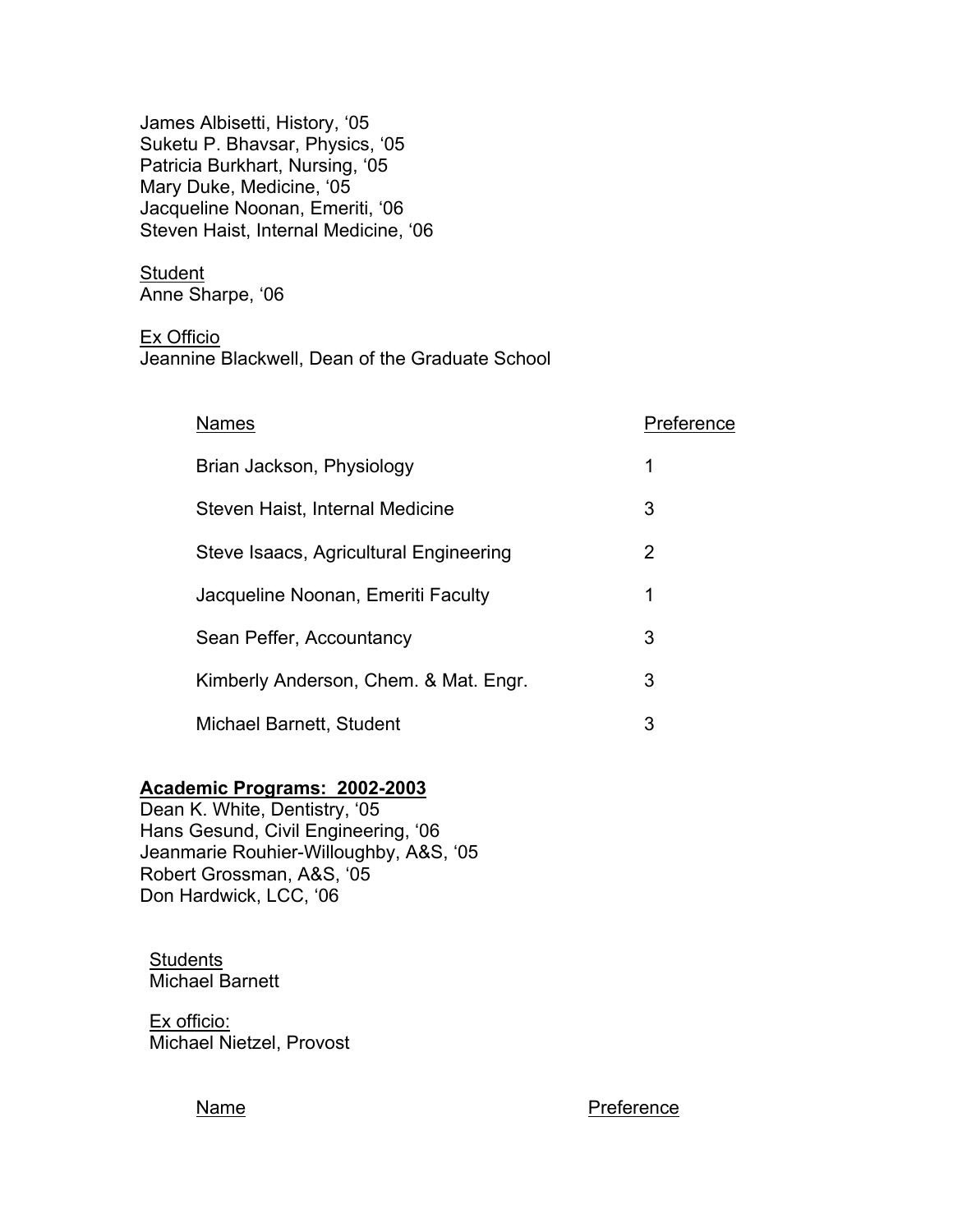| Charlotte Kaetzel, Pathology              |    |
|-------------------------------------------|----|
| Don Hardwick, Lexington Community College | -2 |
| Keith Johnson, Finance                    | 3  |
| Jacqueline Noonan, Emeriti                | З  |
| Michael Barnett, Student                  | 2  |
| Matt Martin, Student                      |    |

## **Academic Organization and Structure: 2002-2003**

Kathleen Chard, Educational and Counseling Psychology, '04, Chair Mary Arthur, Forestry, '04 Ernie Bailey, Veterinary Science, 04\* George Blandford, Civil Engineering, '05 Tom Garrity, Behavioral Science, '05 Brian Jackson, Physiology, '06

**Students** Sandy Schomaker, '06

Ex Officio: Michael Nietzel, Provost

| <b>Names</b>                    | Preference |
|---------------------------------|------------|
| Brian Jackson, Physiology       | 2          |
| Steven Haist, Internal Medicine |            |
| Jacqueline Noonan, Emeriti      | 2          |
|                                 |            |

#### **Research Committee: 2002-2003**

David Randall, Physiology, '04, Chair Elizabeth Debski, '04 Zakkula Govindarajulu, Statistics, '04 Steve Yates, Chemistry, 05 Charlotte Kaetzel, Pathology, '06 Catherine Martin, Psychiatry, '06

## Student: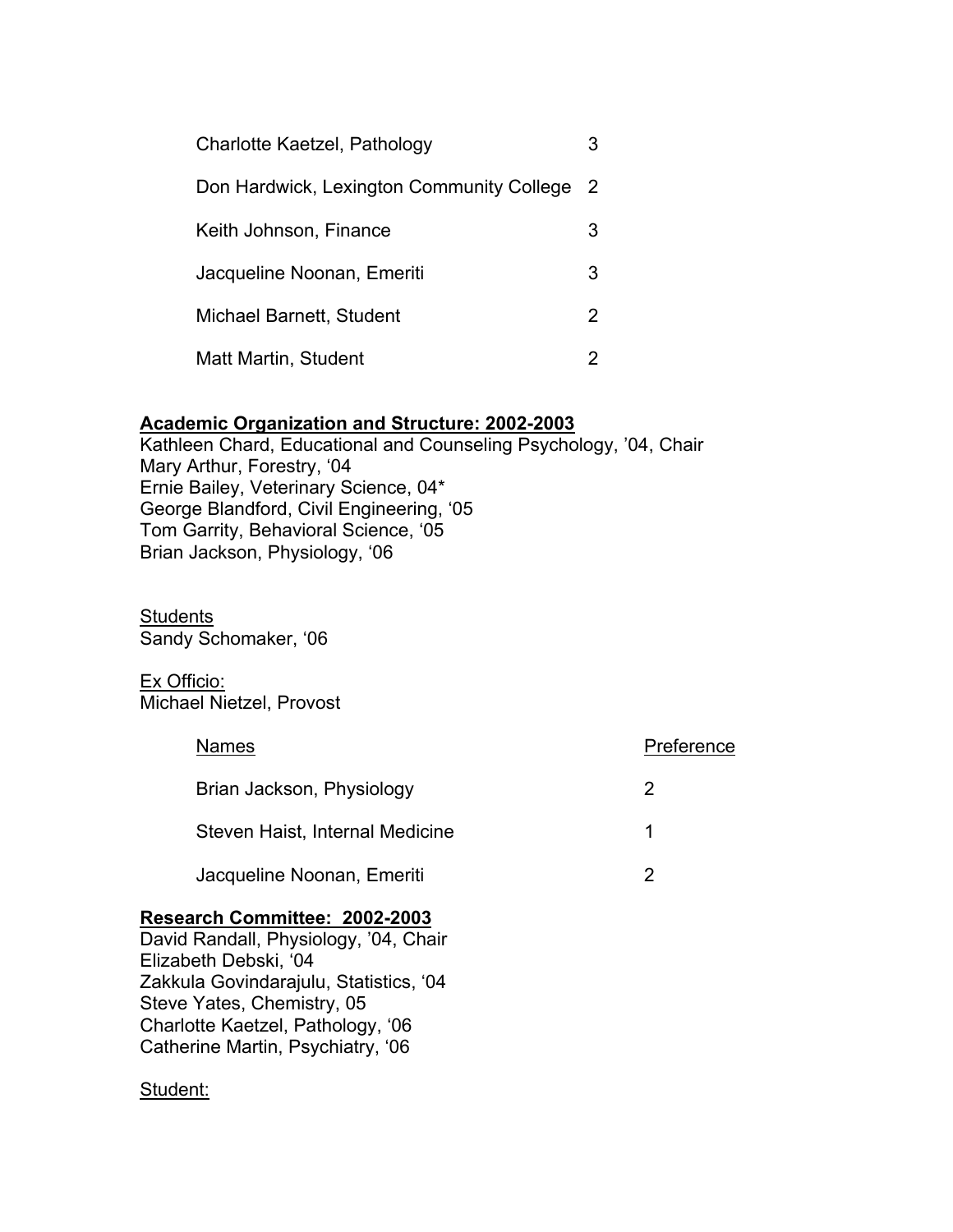Martha Purdue, '06

Ex Officio:

Wendy Baldwin, Executive Vice President for Research

| <b>Names</b>                 | Preference |
|------------------------------|------------|
| Michelle Duffy, Management   | 3          |
| Sean Peffer, Accountancy     | 2          |
| Charlotte Kaetzel, Pathology | 2          |
| Martha Purdue, Student       |            |

## **Academic Facilities: 2002-2003**

Joan Mazur, Curriculum and Instruction, '04 Beth Garvy, Infectious Diseases, '04 Tate Tsang, Engineering, '05 Michelle Duffy, Management, '06

Student(s)

Ex Officio

Horst Schach, Landscape Architecture David Mohney, Architecture

| Name                       | Preference |
|----------------------------|------------|
| Steve Isaacs, Ag. Econ.    |            |
| Brian Jackson, Physiology  | З          |
| Michelle Duffy, Management |            |

#### **Institutional Finances and Resource Allocation: 2002-2003**

Donald Perrier, Pharmacy, '05 Philip DeSimone, Medicine, '05 Charles Staben, Biology, '05 Keith Johnson, Finance, '06 David Hulse, Accountancy, '04\*

#### **Students**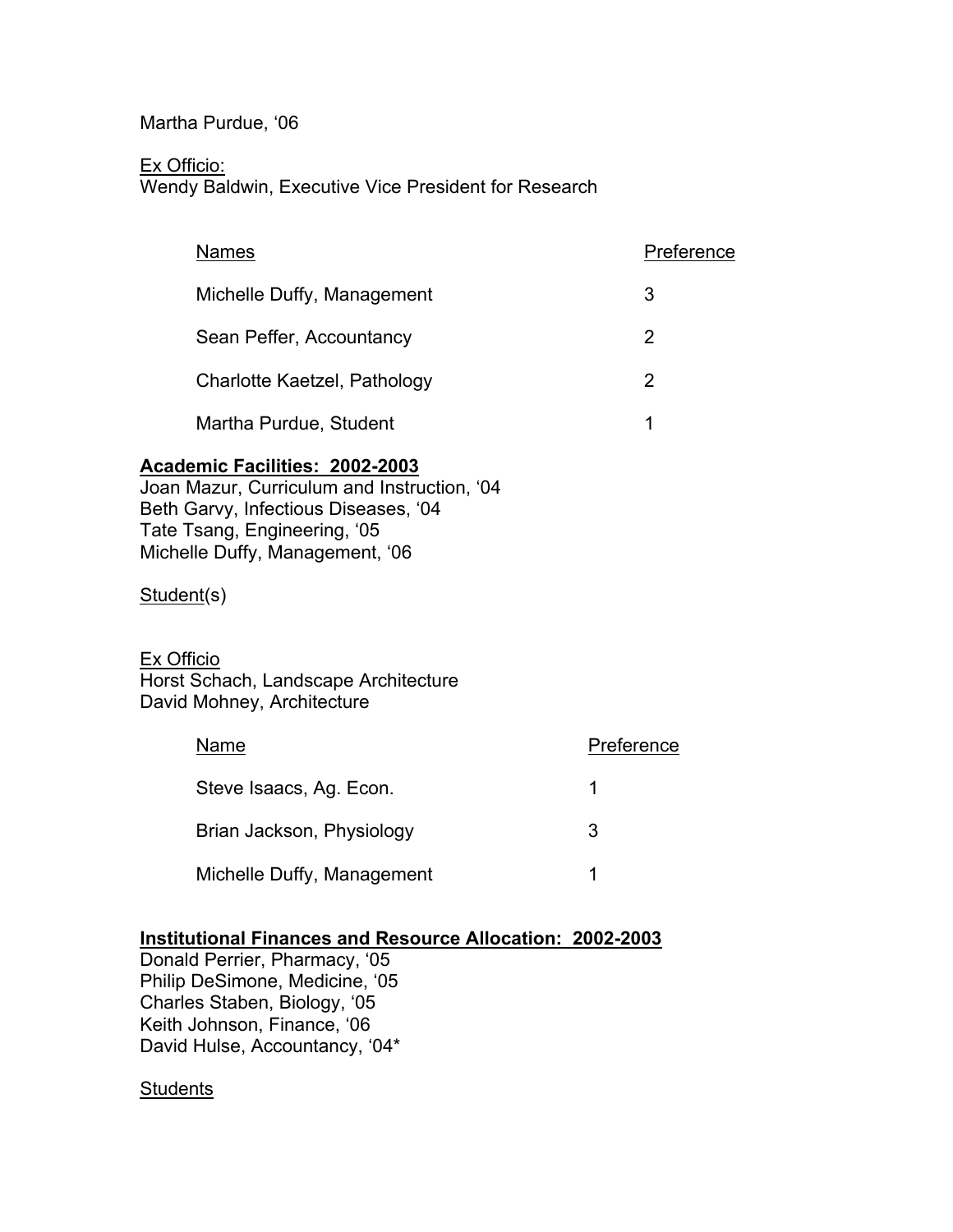Brafus Kaalund D.C. Storm

#### Ex Officio

Dick Siemer, Executive Vice President for Finance and Administration

| <b>Names</b>                    | Preference |
|---------------------------------|------------|
| Keith Johnson, Finance          |            |
| Steven Haist, Internal Medicine |            |

\*Non-senator

## **Admissions Advisory Committee: 2002-2003**

Donald Witt, University Registrar Dan Rowland, History, '04 Anthony Baxter, Engineering, '05 Larry Grabau, Agronomy, '06 Enid Waldhart, Communication, '04\*

**Students** Daniel Flournoy

Ex Officio Phillip Kraemer, Associate Provost for Undergraduate Education Ruby Watts, Associate Registrar

Exceptions Committee To be designated by the Admissions Advisory Committee

| Name                            | Preference |
|---------------------------------|------------|
| Larry Grabau, Agronomy          | 2          |
| <b>Michael Barnett, Student</b> | 1          |
| Daniel Flournoy, Student        | 2          |
| Veleashia Smith, Student        | 2          |
|                                 |            |

\*Non-senator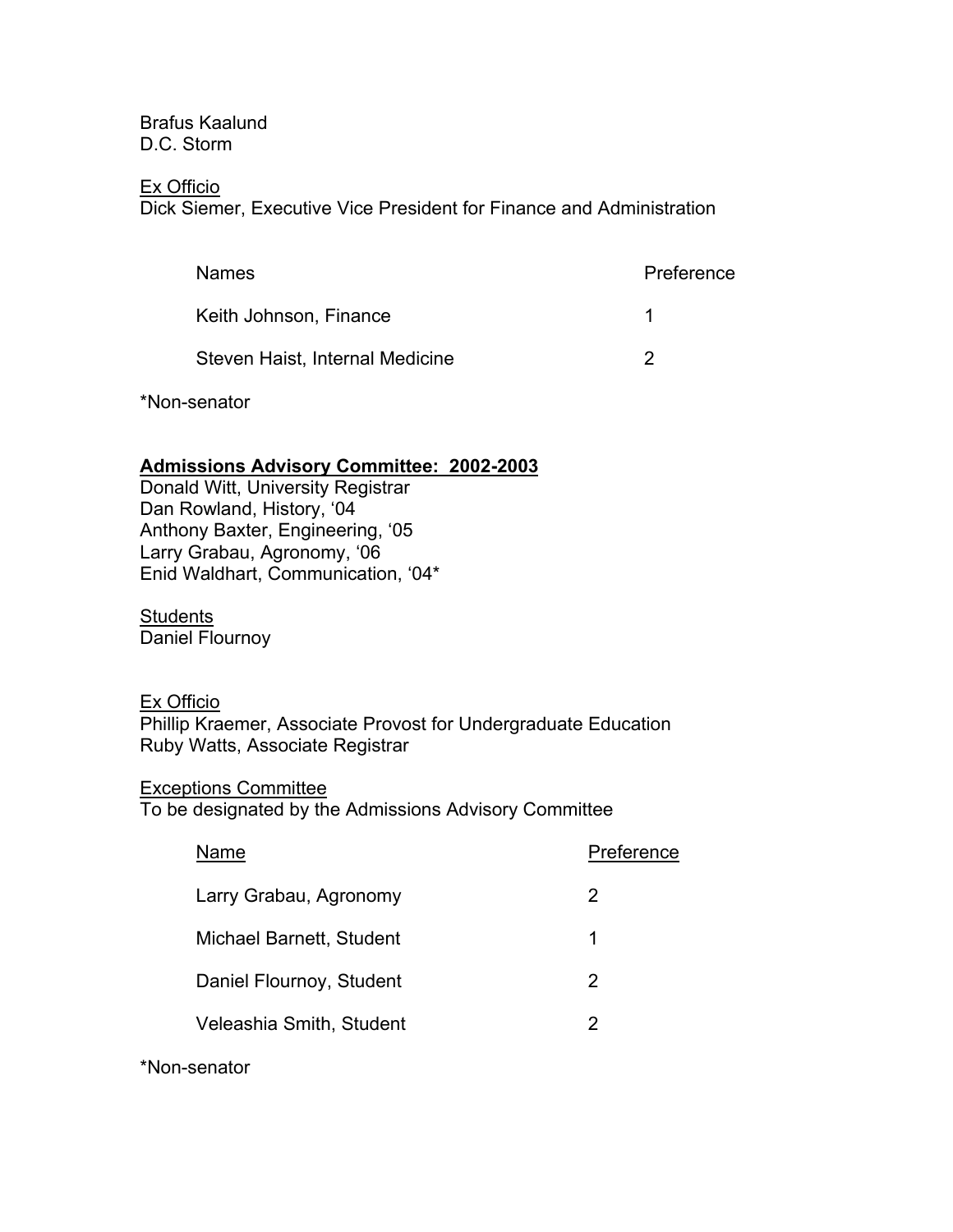#### **University Studies Committee: 2002-2003**

Phil Kraemer, Chair, Associate Provost for Undergraduate Education

Agriculture: Steve Isaacs, Ag. Econ., '06

**Allied Health, Nursing, and Pharmacy** \*Diane Orr Chlebowy, Nursing, '05

Architecture, Social Work and HES Vacant

Business & Economics \*C.R. Bollinger, Economics, '04

Lexington Community College System Eileen Abel, LCC, '06

**Education** Steve Parker, Education, '04

Engineering Vacant

Literature and Philosophy, Fine Arts and Honors Nancy Clauter, School of Music, '04

Physical & Biological Sciences Steve Yates, Chemistry, '05

Social Sciences and Communications Kate Black, Libraries, '06

At Large (3) Kathi Kern, History, '04 Enid Waldhart, Communications, '04\* Lee Edgerton, Animal Sciences, '06

**Students** Kate Davis

Ex Officio Sharon Gill, Administrative Coordinator, Office of the Associate Provost One staff member selected by Advising Network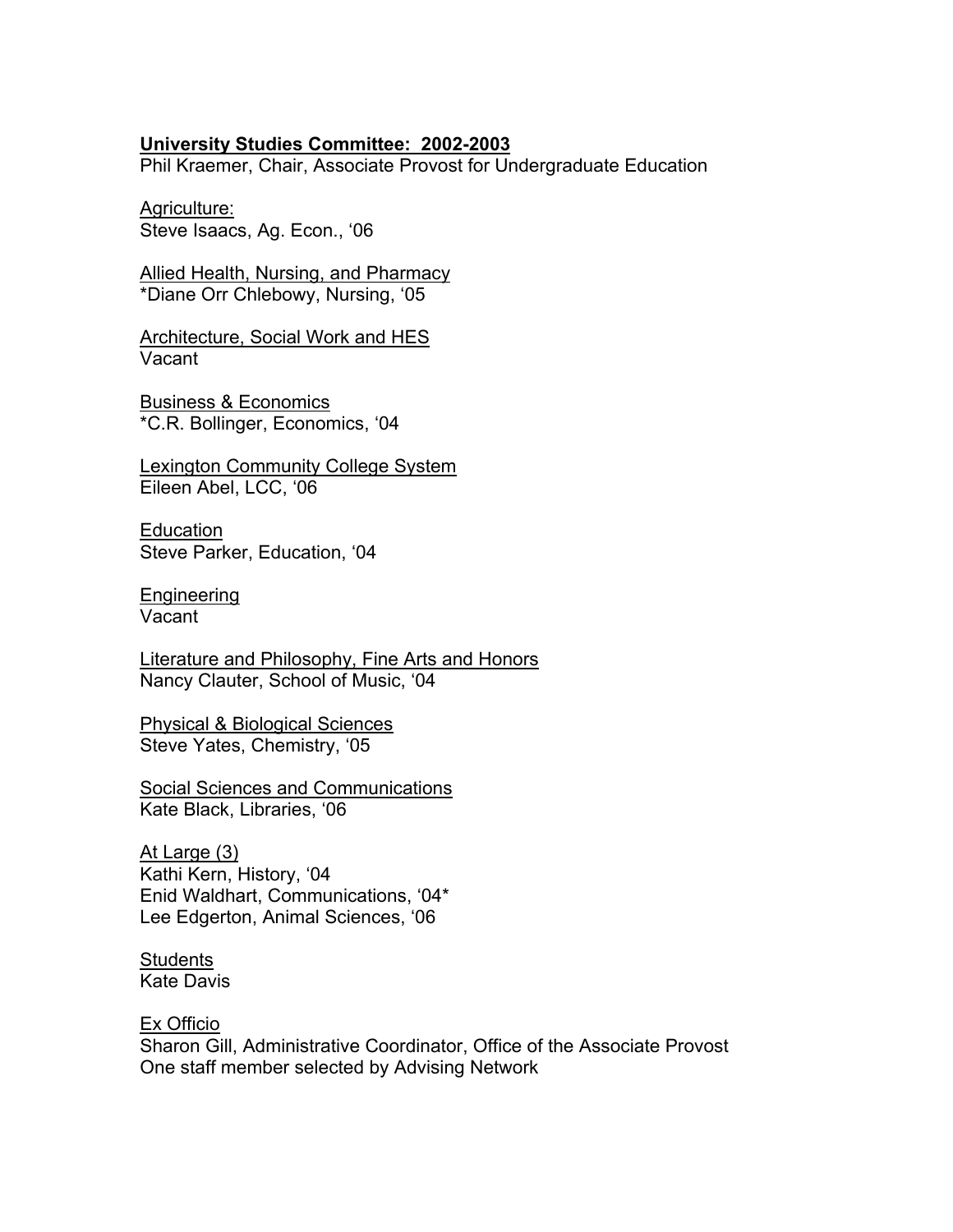| <b>Names</b><br>Kate Black, Libraries    | Preference |
|------------------------------------------|------------|
| Eileen Abel, Lexington Community College | 1          |
| Steve Isaacs, Ag. Economics              | 3          |
| Larry Grabau, Agronomy                   | 3          |
| Kate Davis, Student                      | 2          |
| Allison Hensley, Student                 | 3          |
|                                          |            |

\*Non-Senator

## **Retroactive Withdrawal Appeals Committee 2002-2003**

Anne Harrison, Health Sciences, '05 Roberta Dwyer, Veterinary Science, '04 Katherine McCormick, Education, '05 Susan Skees, Associate Dean's Office, College of Agriculture, '04\*

**Students** 

To be appointed

Ex Officio: Jacob Karnes, Disability Resource Center Terry Allen, Affirmative Action Di Sobel, Counseling and Testing

| Name                                     | Preference |
|------------------------------------------|------------|
| Aileen Abel, Lexington Community College | 3          |
| Matt Bacon, Student                      | 2          |
| Allison Hensley, Student                 |            |
|                                          |            |

\*Non-Senator

## **Senate Academic Advising Committee 2002-2003**

Shirley Whitescarver, LCC, '04 Sue Nokes, Biosystems and Ag. Engr, '04 Kimberly Anderson, Chem & Mat. Engr. '06